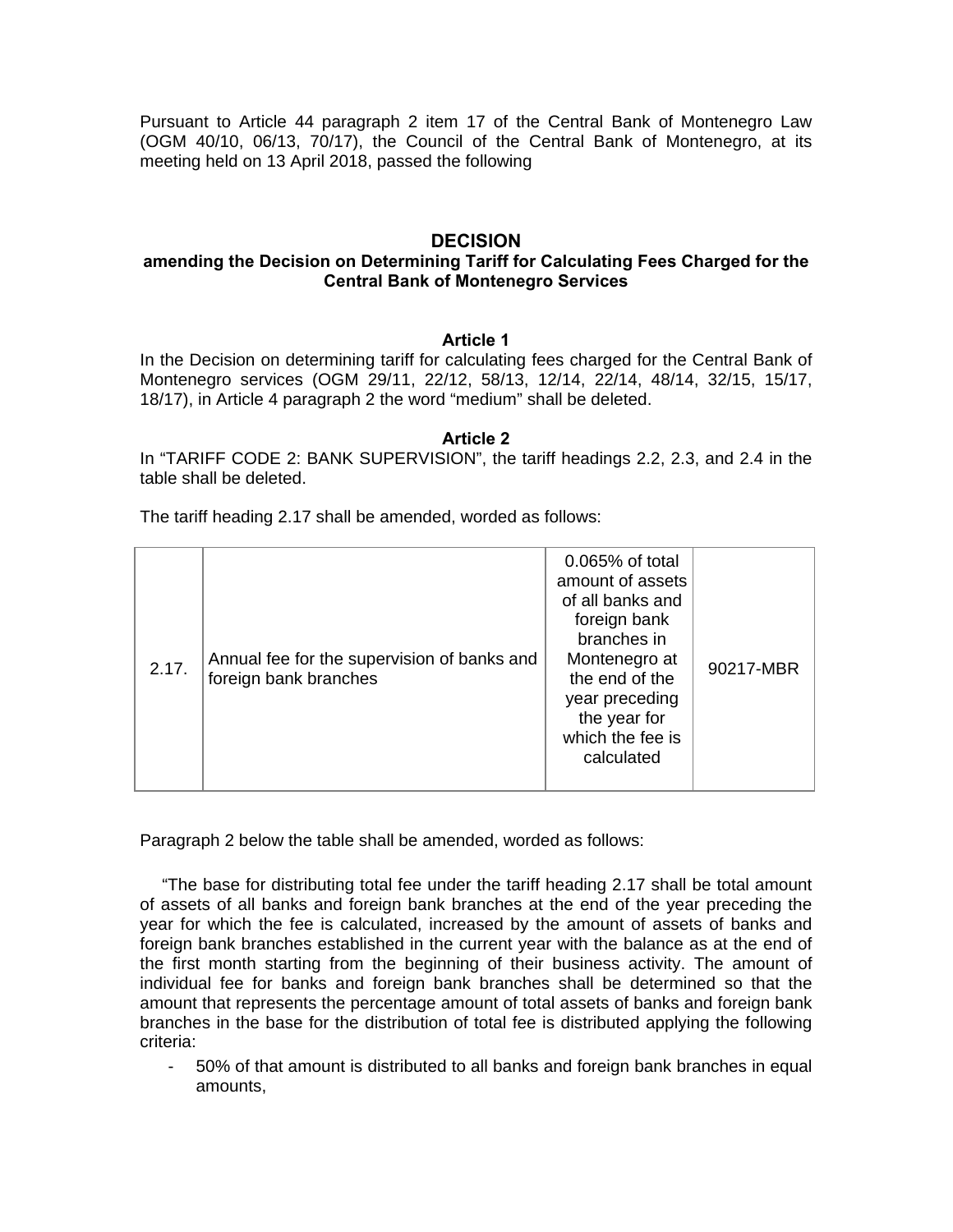- 50% of that amount is distributed to banks and foreign bank branches proportionate to their individual share in total assets of banks and foreign bank branches."

In paragraph 3 the point at the end shall be replaced by comma and the following shall be added: "whereby total annual fee for banks and foreign bank branches that started with their business activity after January of the current year shall be charged proportionately to the number of the remaining months in the respective year".

### **Article 3**

In the "TARIFF CODE 4: NATIONAL PAYMENT SYSTEM TRANSACTIONS", in the part "Payment system of the Central Bank" paragraph 2 below the table shall be amended, worded as follows:

"The fee under the tariff heading 4.3 for participating in RTGS system shall be paid by the Ministry of Finance also for the accounts opened on behalf of spending units funded by the Montenegro Budget and accounts so agreed under special protocols, contracts or agreements, but not exceeding the total five."

### **Article 4**

In "TARIFF CODE 7: ENFORCED COLLECTION AND CENTRAL REGISTRY OF TRANSACTION ACCOUNTS" in paragraph 1 below the table a new sentence shall be added, worded as follows: "In the event of termination of the enforcement, the collection of fee under the tariff headings 7.1 and 7.2, which was not enforced by the time of the withdrawal of the order for the enforced collection, shall be terminated."

### **Article 5**

After "TARIFF CODE 11", a new tariff code shall be added as follows:

### **"TARIFF CODE 12: SUPERVISION OF FINANCIAL SERVICES PROVIDERS**

| 12.1. | Fee for deciding upon the request for<br>issuing a license to a lease company,<br>factoring company, company<br>for<br>purchase of receivables, micro-credit<br>financial institution and credit and<br>guarantee fund (hereinafter: financial<br>services providers) | EUR 5,000.00 | 91201-MBR |
|-------|-----------------------------------------------------------------------------------------------------------------------------------------------------------------------------------------------------------------------------------------------------------------------|--------------|-----------|
| 12.2. | Fee for deciding upon the request for<br>granting approval for acquiring or<br>increasing qualifying participation in a<br>financial services provider                                                                                                                | EUR 1,500.00 | 91202-MBR |
| 12.3. | Fee for deciding upon the request for<br>granting approval for electing executive<br>director and/or member of the board of<br>directors of the financial services<br>provider                                                                                        | EUR 300.00   | 91203-MBR |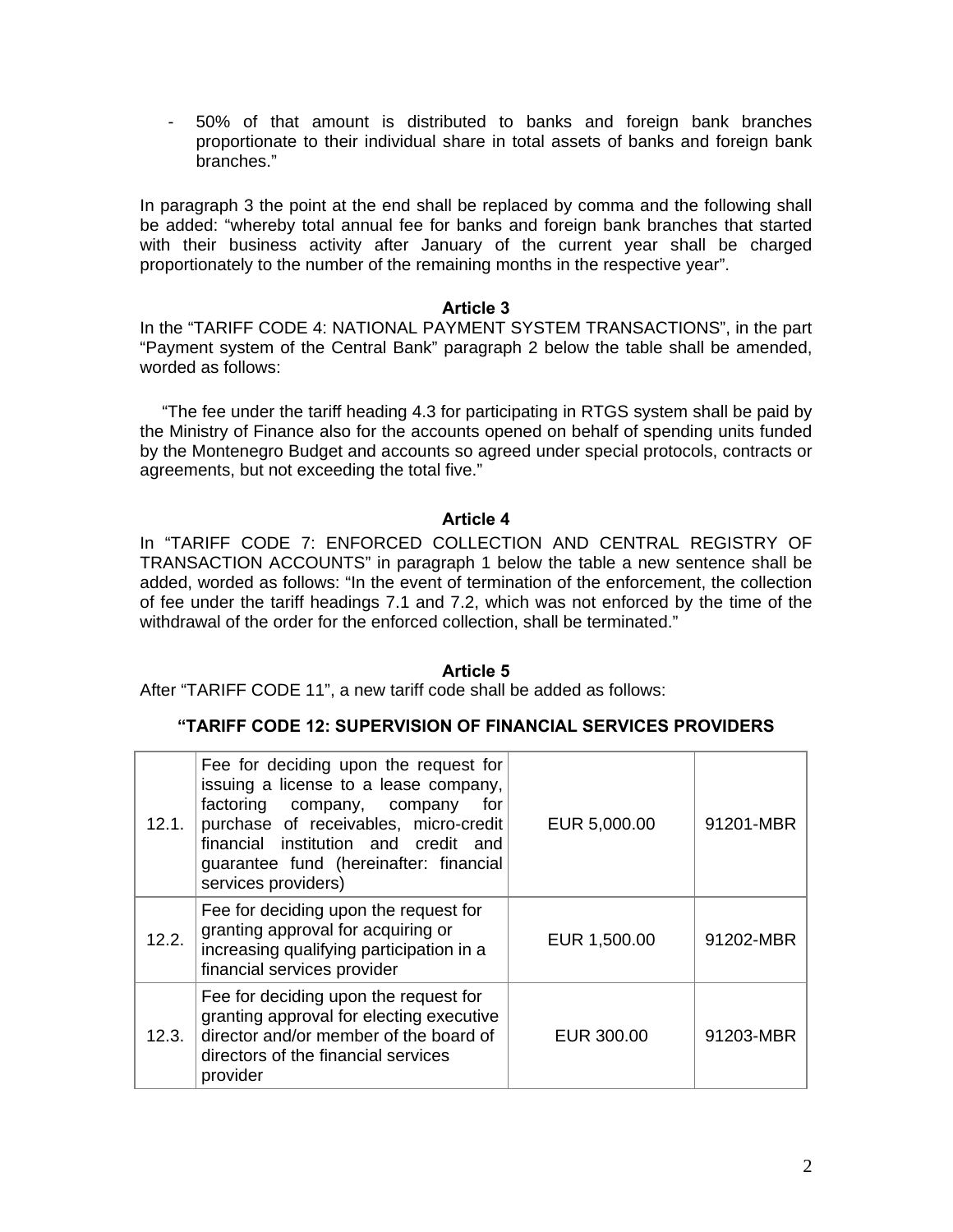| 12.4.  | Fee for deciding upon the request for<br>establishing a subsidiary and<br>organisational units of a financial<br>services provider abroad | EUR 500.00                                                                                                                                                                   | 91204-MBR |
|--------|-------------------------------------------------------------------------------------------------------------------------------------------|------------------------------------------------------------------------------------------------------------------------------------------------------------------------------|-----------|
| 12.5.  | Fee for deciding upon the request for<br>granting approval for restructuring of<br>the financial services providers                       | EUR 1,500.00                                                                                                                                                                 | 91205-MBR |
| 12.6.  | Annual fee for the supervision of a<br>leasing company                                                                                    | 0.065% of total amount<br>of assets of all leasing<br>companies at the end<br>of the year preceding<br>the year for which the<br>fee is calculated                           | 91206-MBR |
| 12.7.  | Annual fee for the supervision of a<br>factoring company                                                                                  | 0.065% of total amount<br>of assets of all<br>factoring companies at<br>the end of the year<br>preceding the year for<br>which the fee is<br>calculated                      | 91207-MBR |
| 12.8.  | Annual fee for the supervision of a<br>company for purchase of receivables                                                                | 0.065% of total amount<br>of assets of all<br>companies for<br>purchase of<br>receivables at the end<br>of the year preceding<br>the year for which the<br>fee is calculated | 91208-MBR |
| 12.9.  | Annual fee for the supervision of a<br>micro-credit financial institutions                                                                | 0.065% of total amount<br>of assets of all micro-<br>credit financial<br>institutions at the end<br>of the year preceding<br>the year for which the<br>fee is calculated     | 91209-MBR |
| 12.10. | Annual fee for the supervision of credit<br>guarantee funds                                                                               | 0.065% of total amount<br>of assets of all credit<br>guarantee funds at the<br>end of the year<br>preceding the year for<br>which the fee is<br>calculated                   | 91210-MBR |